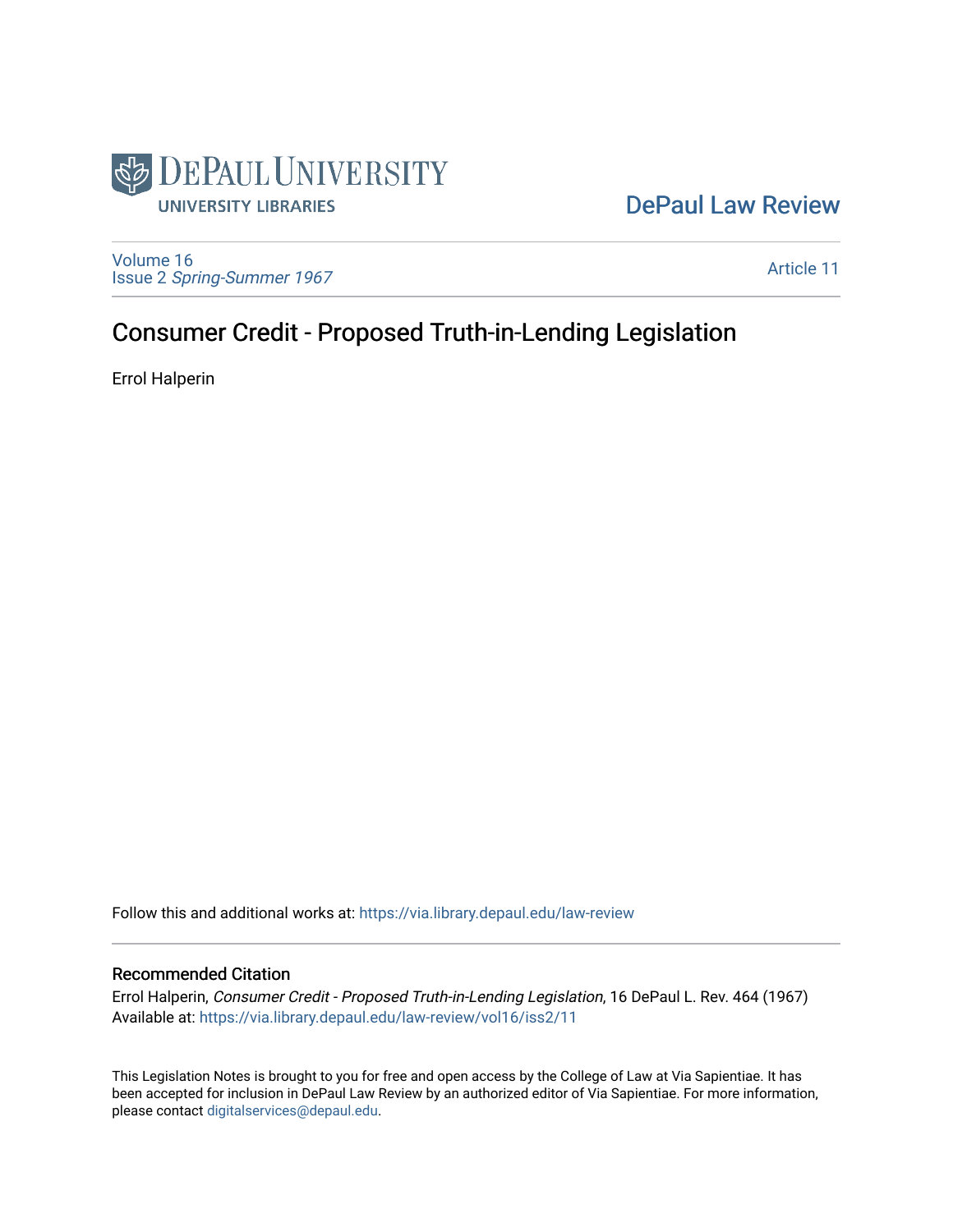### **DE PAUL LAW REVIEW**

or criminal action. The committee may also be allowed to review codes of ethics prepared by state agency heads, recommending changes or improvements as well as recommending legislation to the general assembly relating to ethics. All or some of these authorizations can be entrusted to a committee on ethics depending upon how much responsibility the various legislatures choose to delegate.

#### **CONCLUSION**

High ethical standards stem primarily from individual conscience, and resolution of ethical problems must rest basically within the individual himself. Nevertheless, legislation can define ethical standards and hopefully set out guidelines which will aid the legislator to know the limits he is expected to operate within. They can serve as a reminder to him as to the areas of real or apparent impurity. The conflict of interest provision should be precise and clear, and at the same time avoid rigid application in an attempt to cover every possible kind of situation. We must be careful not to make it more difficult to attract the competent and virtuous into public service.

The acclivity of the quality of men into public office offers perhaps the best hope for the answer to the problem of honesty in government. The evils and influences that attend conflicts of interest can never be completely eradicated, and are not going to dissolve by legislation alone.<sup>52</sup> Those officials that are determined to wrongfully take advantage of their private interests through their position in government are not going to repent because of the passage of conflict of interest legislation. However, hopefully this legislation might to some degree have an inhibitory result.

# *Gary Topper*

**<sup>51</sup>**Report by the ILLINOIS CONFLICT OF **INTEREST** LAWS COMMISSION on statements given by New York Senator Whitney North Seymour, Jr., given before the New York Investigative Committee. Senator Seymour stated that he could not be in the legislature and not be a member of his law firm as it would be too great of a financial sacrifice.

**.52** Davis, *supra* note 14, at 83: "You cannot get a man to substitute for the totality of his private and professional past, a public attitude. Not, at least, by making a law. It's futile to seek a public life for a man without conflicts of interest. Modern psychiatric knowledge and common sense tells us he does not exist...."

# CONSUMER CREDIT-PROPOSED TRUTH-IN-LENDING LEGISLATION

During the past fifty years consumer credit has had a profound and lasting influence on many aspects of economic activity within the United States. Consumer installment financing, which began before World War I and rapidly developed during the 1920's, played an important part in the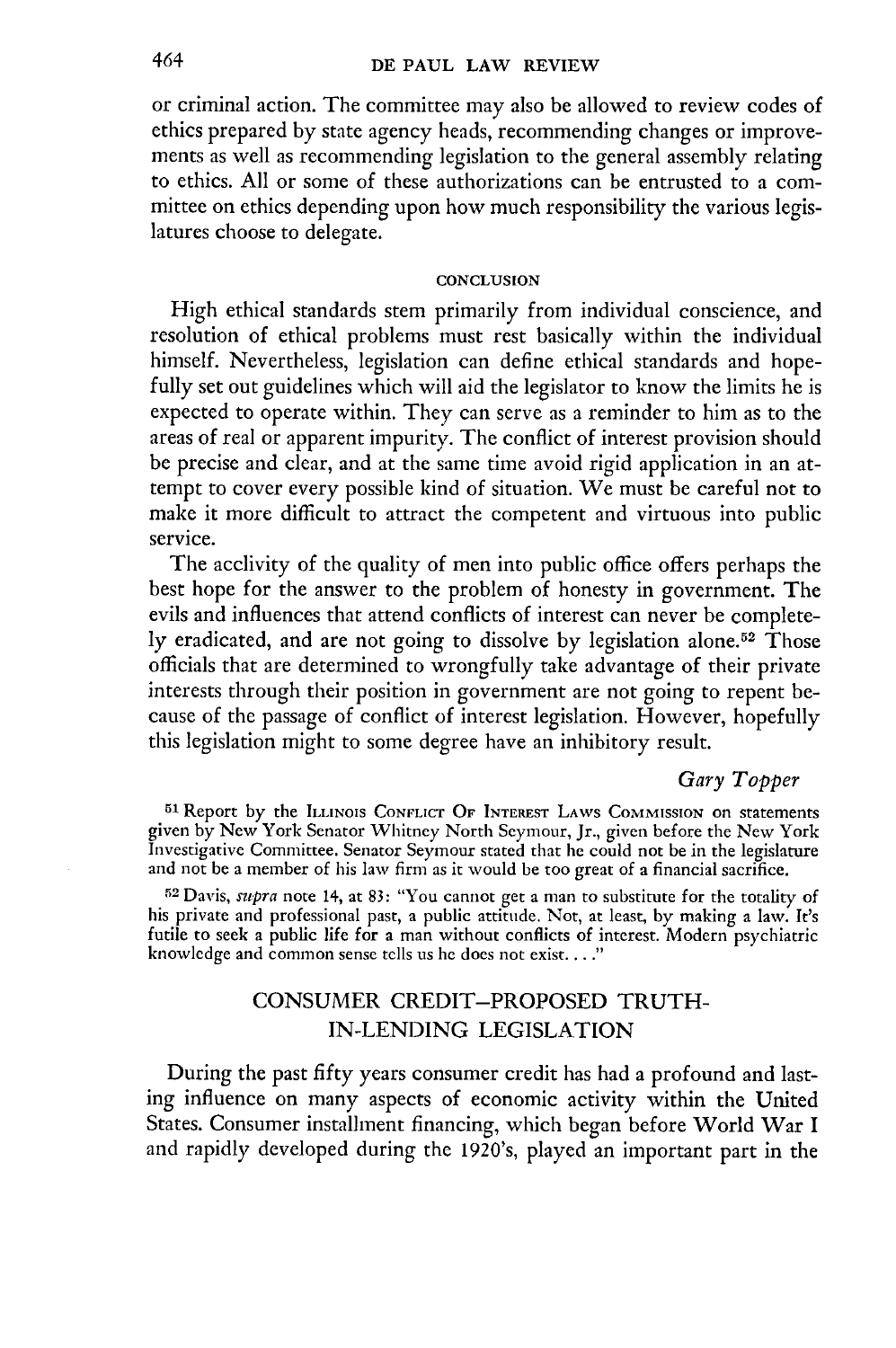development and maintenance of a wide market for consumer durable goods. In recent years there has been an increasing tendency to use consumer credit for purchases of non-durable goods and services. At the end of **1919** total consumer credit was **2.6** billion dollars. **By** 1946 this sum had grown to **8.3** billion dollars. From 1946 to **1950** total consumer installment credit reached 21 billion dollars. This growth continued until consumer credit had reached a total level of 34 billion dollars at the end of 1954. From 1954 until **1963** total consumer credit increased twofold, to 69.6 billion dollars.<sup>1</sup> This tremendous growth of consumer credit has not yet abated. Consumers across the country are not only flocking to stores, but often are purchasing the more expensive items.2 Furthermore, loan costs do not stop the consumer.3 For example, during the month of June, **1966,** loan costs increased without any appreciable letup in demand for consumer credit.4 The only effect of such increase in loan costs was greater selectivity of customers on the part of lenders. Also, acceptance of credit cards by commercial banks promises to engender tremendous new pressure for future debt accumulation.<sup>5</sup> Thus, the growth of consumer credit spirals.

This fantastic growth of consumer credit has attributed substantially to economic and social problems. These problems center upon the fact that the average consumer does not know the effective cost of consumer credit. In **1961,** former Senator Paul H. Douglas emphasized this when he stated:

Various devices are used to conceal from the consumer just what he is required to pay. Department stores ordinarily provide credit at the rate of  $11/2$ per cent per month, which works out at about **18** per cent per year. The financing of an automobile will cost the consumer at least 12 per cent. Often it is very much more. But he ordinarily thinks he is getting credit at an interest rate of 5 or 6 per cent. Small loan companies, with stated charges of 2 to **3** per cent per month, are actually receiving from 24 to **36** per cent. The "add on" or "discount" method used by commercial banks makes the effective rate of interest nearly double that which the consumer or borrower thinks he is paying.6

The effect of such non-disclosure is human tragedy at its lowest form. After discussing the case of William Rodriguez, a family man who had committed suicide due to pressure from creditors, Mr. Hillel Black in his account of consumer credit practices said: "The tragedy of the Rodriguez family is unusual but not unique. Arthur K. Young, director of the Legal Aid Bureau of United Charities, told the Douglas Committee he knew of a

**1** BOARD **OF GOVERNORS OF THE FEDERAL RESERVE, SUPPLEMENT TO BANKING AND MON-**ETARY STATISTICS, § **16** (new) **CONSUMER** CREDIT, 32 (Sept. 1963).

- **2** See *Shopper's Spree Goes on Unabated,* Business Week, Sept. 3, 1966, **p.** 32.
- *8 Loan Costs Don't Stop the Consumer,* Business Week, June 25, **1966,** p. 32.

<sup>4</sup> *Ibid.* **5** *35* The Reporter 14, Dec. *15,* **1966.**

**<sup>6</sup>** BLACK, Buy Now, **PAY** LATER xiii (William Morrow ed. **1961).**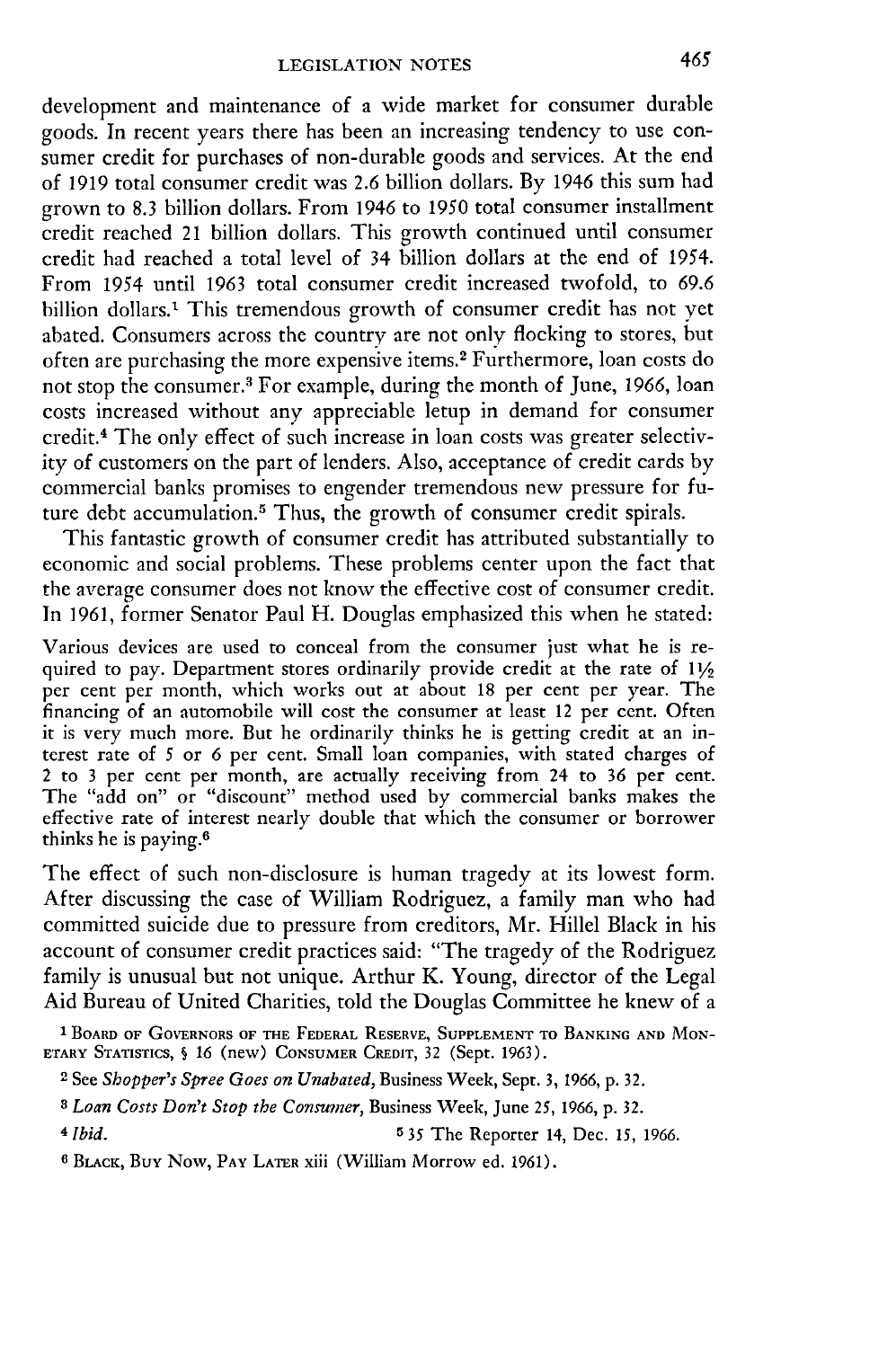second debtor's suicide and possibly a third in Chicago since 1957. Not uncommon, however, are the depredations practiced by the credit gouger. Their victims almost invariably are people with low incomes, usually un-. sophisticated, and frequently those whose need for credit is greatest."<sup>7</sup> This clearly demonstrates the need for consumer protection in the field of consumer credit.

Protection can take two possible forms. One is through self regulation by the consumer credit industry itself;<sup>8</sup> the other is legislative controls. The increased growth of consumer credit, unaccompanied by any protective devices on the part of the industry reinforces the need for legislatures to enact more stringent consumer protection laws.9 Therefore, it is the purpose and objective of this paper to review consumer credit legislation in general and installment loan disclosure statutes in particular.

# **CONSUMER CREDIT LAWS IN GENERAL**

**All** laws protecting borrowers from unscrupulous lenders are ultimately derived from the Bible. "Thou shalt not lend upon usury to thy brother; usury of money, usury of victuals, usury of anything that is lent upon usury."<sup>10</sup> "Thou shalt not give him thy money upon usury, nor lend him thy victuals for increase."<sup>11</sup> These usury prohibitions in the Bible led the English in 1494 to enact a usury statute, prohibiting the taking of any interest upon a loan of money. 12 In *1545* increased commercial trade impelled Parliament to enact a usury statute allowing both merchants and lenders to charge up to 10 per cent interest on credit sales and loans<sup>13</sup> thus abrogating the total prohibition of interest charges that had existed since 1494. But the English landmark case of *Beete* v. *Bidgood,14* limited the English usury statute solely to loans of money, thereby removing installment sale debtors, as distinguished from direct loan debtors, from the protection of the law. In *Hogg v. Ruffner*,<sup>15</sup> the United States Supreme Court applied the doctrine of *Beete v. Bidgood* in holding that an Indiana usury statute did not apply to an installment sales contract. The court's theory was that such a contract had none of the characteristics of usury; it was not for the loan of money or the forbearance of a debt, but rather, it was the current selling price of goods to **be** paid for at a later date, as distinguished from a current cash sale.

*7 Supra* note 6, at 126.

**8** See Hopkins, *New Battleground-Consumer Interest,* Harvard Business Review, Sept.-Oct. 1964, p. 97.

| <sup>9</sup> See generally, <i>supra</i> note 8.                            | <sup>11</sup> Leviricus 25: 35–37. |
|-----------------------------------------------------------------------------|------------------------------------|
| <sup>10</sup> DEUTERONOMY 23: 19, 20.                                       | $12$ 11 Hen. 7, c. 8 (1495).       |
| 13 37 Hen. 8, c. 9 (1545). See generally 2 LAW AND CONTEMP. PROB. 148 (1935 |                                    |
| <sup>14</sup> 108 Eng. Rep. 792 (K-B 1827).                                 | $1566$ U.S. 115 (1864).            |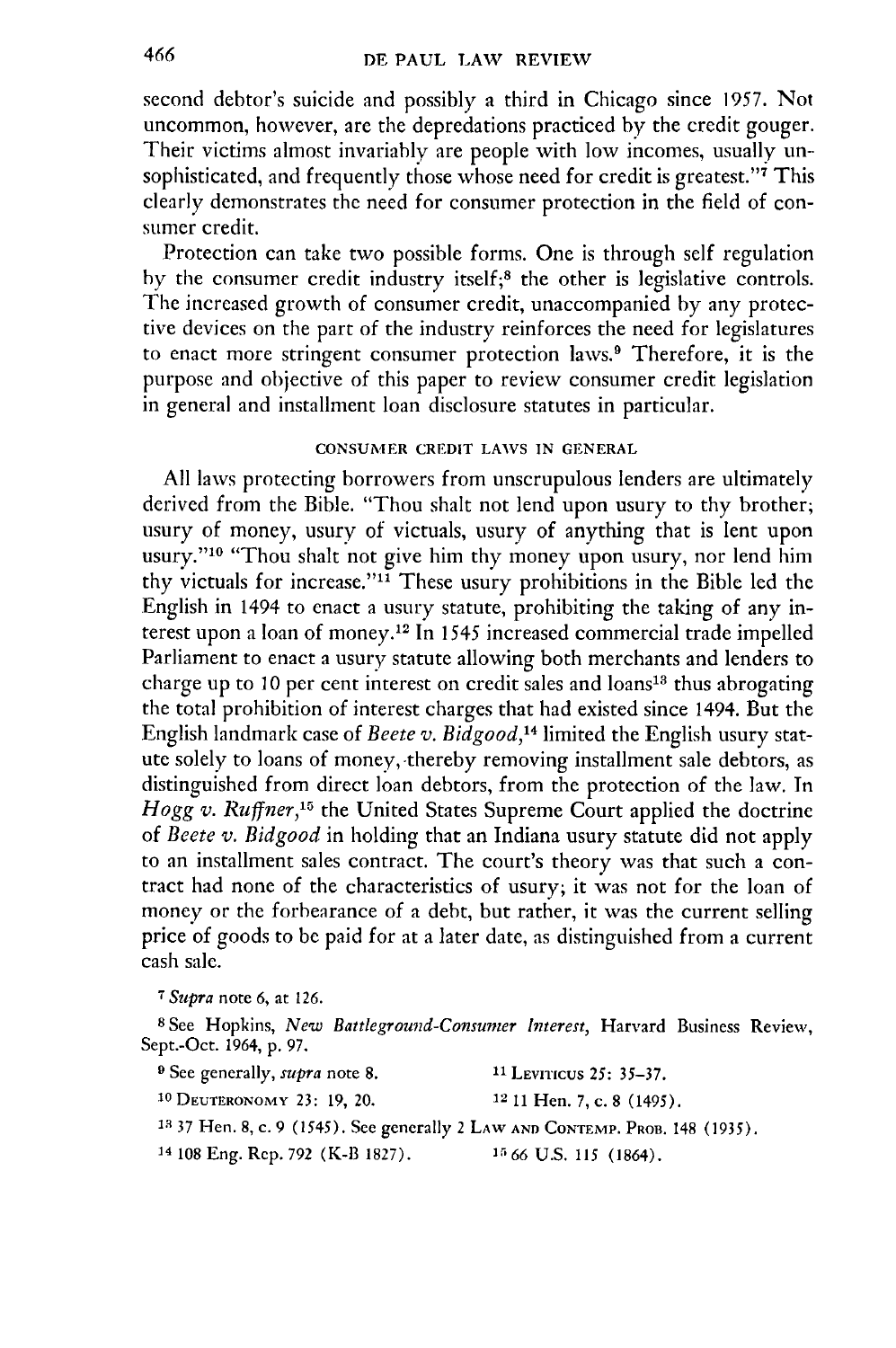As a result of *Hogg v. Ruffter,"'* many states have enacted Installment Sales Statutes for the protection of the consumer who purchases on a timecredit plan. These laws are commonly referred to as control acts or disclosure statutes. Their provisions control the installment sales transaction by requiring the installment seller to list and disclose in minute detail the essentials constituting the sale.17 These installment sales statutes have adequately protected the consumer in installment sales transactions, but have failed to reach debtors in a direct loan situation.<sup>18</sup> Consequently, the area of consumer loans was without adequate legislative protection except for the state's usury statute which often times set only maximum and minimum rates a lender could charge per loan. To rectify this dilemma, many states have enacted installment loan statutes or have amended their usury and interest statutes to include various consumer protective devices in a direct loan of money.<sup>19</sup>

# TRUTH IN **LENDING**

Installment loan laws generally allow a lender to receive a rate of interest greater than the legal or contract rate either directly by prescribing a higher rate of interest, or indirectly by allowing the lender to add the interest charges to or deduct it in advance from the legal or contract interest rates. Approximately four-fifths of the states have enacted special installment loan laws. The defect, however, with the bulk of such legislation is that it does not contain mandatory full disclosure provisions that enable the consumer-borrower to determine his true or actual annual rate of interest in terms he can readily understand. These full disclosure provisions are commonly referred to as truth in lending. Only thirteen states having installment loan statutes have any truth in lending provisions either within the installment loan statute itself or in an interest or usury statute. Truth in lending provisions can be classified into four types based upon their disclosure provisions.

Two states have enacted installment loan statutes with a disclosure pro-

**<sup>17</sup>**See generally Warren, *Regulation of Finance Charges in Retail Instalment Sales,* 68 YALE L. J. 839 (1959); Hogan, *A Survey of State Retail Instalment Sales Legislation,* 44 **CORNELL** L. Q. 38 (1958); Comment, *Limiting Consumer Credit Charges by Reinterpretation of General Usury Laws and by Separate Regulation, 55* Nw. U. L. REv. 303 (1960).

18 Wernick v. National Bond and Inv. Co., 276 Ill. App. 84 (1934).

1 <sup>9</sup> CoL. REV. **STAT.** § 73-2-5 (1963); CONN. GEN. **STAT.** tit. 36, **§** 97 (1961); Hawaii Laws 1963, Act. No. 139; ILL. REV. **STAT.** ch. 74, § 24(a) (1965); **IND. ANN. STAT.** § 19-13- 106 (1951); **Ky.** REv. **STAT.** ch. 287, **S** 215 (1962); MAss. ACTS ch. 587, **§§** 1-4 (1966); MINN. STAT. ch. 48.157 (1965); N.J. **STAT.** ANN. **§** 17.9A-59-36 (Cum. Supp. 1966); **PENN. BANKING CODE,** § 309, P.L. No. 356, (1966); S.C. **CODE §** 8-800.11 (1966); S.D. **CODE §** 6.04A06 (1960); WIsC. **STAT. ANN.** ch. 115, § 05(4) (Cum. Supp. 1963).

*<sup>16</sup> Ibid.*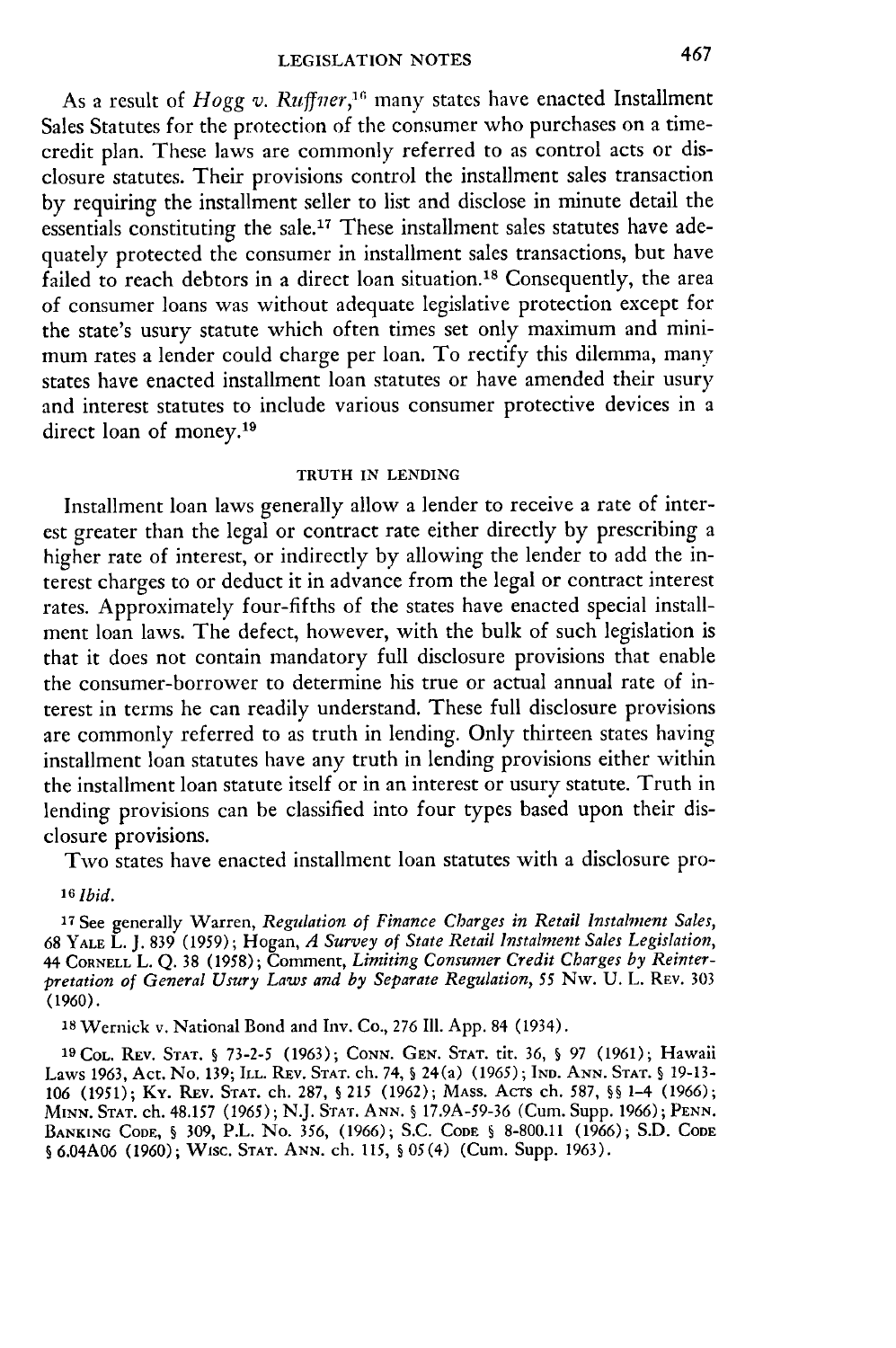vision that requires notes evidencing a loan to contain the statement that the loan was made pursuant to the Installment Loan Act.20 These disclosure provisions, without more, leaves the consumer uninformed as to his specific undertaking, thus falling far short of the disclosure objective in effectual truth in lending legislation.

Other states' disclosure statutes<sup>21</sup> require the lender to furnish the borrower with a written statement of all the charges made by the lender on the loan. These statutes are designed to inform the borrower of the amount of his loan and the service charges made in connection with the loan. The disclosure statute adopted by South Carolina<sup>22</sup> represents one of the more effective disclosure provisions in this classification. It provides that the lender disclose to the borrower, at the time the loan is made, the original principal amount of the loan, a description of the payment schedule and various other features of the loan relating to prepayment and security. This provision, however, fails to provide the consumer with a principal to interest rate that he can use to determine the true annual cost of the loan in terms whereby he can compare costs of other loans he may have the option to undertake.

In an attempt to meet the full disclosure problem, a small minority of the states have enacted truth in lending provisions<sup>23</sup> that express the interest charges as a simple annual rate. The Wisconsin Money and Rates of Interest Act,<sup>24</sup> which is representative of such legislation, provides that the

20IND. **ANN. STAT.** 19-13-106 (1964); N.J. **STAT. ANN. §** 17:9A-59.36 (Cur. Supp. 1966).

<sup>2</sup> <sup>1</sup>**COL.** REV. **STAT.** 9 13-2-5 (1963); CONN. GEN. **STAT.** tit. 36, **§** 97 (1961); ILL. REV. STAT. ch. 74, **§** 24(a) (1965); Ky. REV. **STAT.** ch. 287, **§** *215* (1962); **MINN. STAT.** ch. 48.157 (1965); S.C. CODE **§** 8-800.11 (1966); S.D. CODE § 6.04A06 (1960); PENN. BANKING CODE, **§** 309, P. L. No. 356, (1966). Pennsylvania limits their disclosure provision to revolving credit plans. VT. **STAT.** ANN. tit. 9, § 31 (1961).

22 S.C. CODE **§** 6.04A06 (1960): "(a) The licensee shall disclose, at the time a loan is made, the following to the obligor on a loan transacted pursuant to this chapter, (if there are two or more obligors on the loan contract, delivery to one of them shall be sufficient) in a written statement in conspicuous type: **(1)** The amount and date of the note or loan contract and of its maturity; (2) the original principal amount of the loan excluding any charge made under 88-100.10; (3) the original dollar charge for the loan; (4) a description of the payment schedule; (5) the right of the obligor to repay the loan in full prior to maturity, and the fact that such prepayment in full will reduce the charge for the loan; (6) the nature of the security, if any; (7) every deduction from the loan or payment made by the obligor through the licensee for insurance, and a description of the insurance coverage for which each deduction or payment was made; (8) the name and address of the obligor and of the licensee; (9) signature of principal borrower directly beneath amount of cash borrower actually received . . ." Compare COL. REV. STAT. **§** 73-2-5 (1963).

**<sup>23</sup>**HAWAII LAWS, Act No. 139, 1963; MAss. AcTs ch. 587, **§§** 1-4 (1966); Wise. **STAT.** ANN. ch. 115, **§** 05(4) (Cum. Supp. 1963).

**<sup>24</sup>**WIsC. STAT. **ANN.** ch. 115, *§ 05(4)* (Cum. Supp. 1963): "(4) Any person making a loan for which interest is agreed to be paid at a rate exceeding **...** of \$10 upon \$100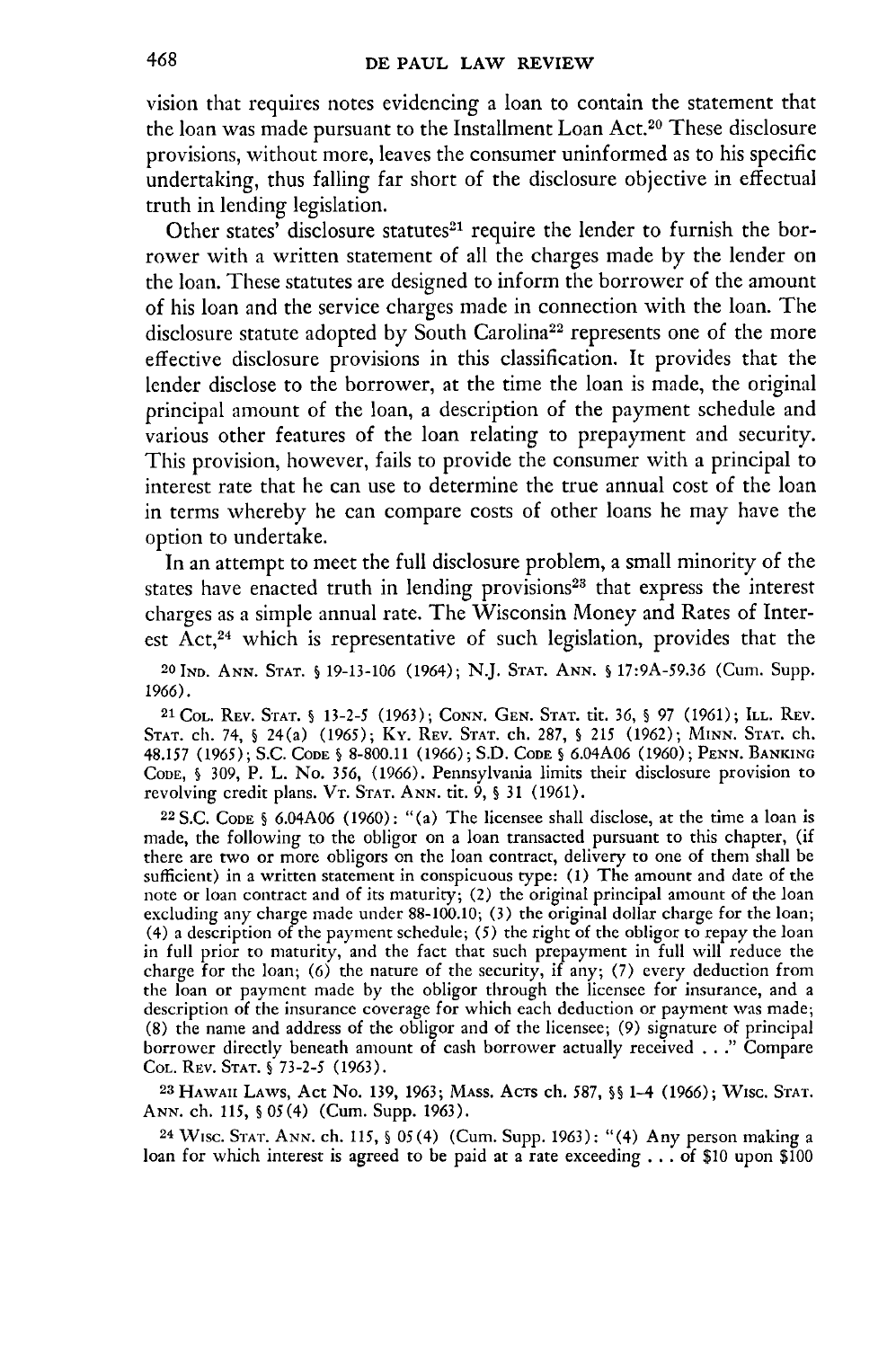lender deliver to the borrower a statement of the terms of the loan, including the rate of interest expressed in terms of simple interest and prepayment privileges, if any. This type of statute enables the sophisticated borrower to compare the costs of various loans available. But the average consumer who borrows money still has difficulty in understanding how to compare one interest rate against another. Thus, this type of statute fails to reach the debtor whose need for full disclosure is the greatest.

In order to apprize the unsophisticated borrower of the cost of his loan in terms he can understand, some states have enacted disclosure provisions requiring the lender to express the actual or maximum rate used in computing charges as dollars per one hundred dollars per month per annum.<sup>25</sup> This expression of interest rates in terms of dollars enables the average consumer to see in the simplest possible terms the cost of his loan, thereby giving him a basis to compare the costs of other loans which may be available to him. The New York Banking Laws<sup>26</sup> require that each borrower receive evidence of the loan stating the charges as a rate in dollars per one hundred dollars principal amount of loan. Although this provision adequately informs the bank borrower of the true cost of his loan, in terms he can understand, it nevertheless fails in two respects. First, the statute applies solely to consumer loans made by a commercial bank and thereby excludes all other types of financial institutions. A consumer undertaking a loan at a finance company would not fall under this provision. Second, this New York statute does not require detailed disclosure to the borrower of the nature of his loan. The Nebraska Interest Laws<sup>27</sup> are quite similar to the New York Banking Laws in that they both require interest on loans to be expressed as dollars per one hundred dollars per year. Nebraska's law

2 7 **NEB.** REV. **STAT.** §§ *45-501-45-502* (Cum. Supp. 1965).

for one year computed upon the declining principal of the loan shall, at or prior to making such loan, deliver to the borrower a statement, which may be incorporated in a copy of the evidence of indebtedness, setting forth all of the terms of the transaction in clear and distinct language, including: (a) the rate of interest agreed upon in terms either of simple interest computed on the declining principal balance or of the actual interest cost in money, (b) a statement that the loan may be prepaid in full or in part and that, if the loan is prepaid in full, the borrower may receive a refund of interest charged."

**<sup>25</sup>**KAN. STAT. ANN. 16-202 (c) (Cum. Supp. 1965); **NEB.** REV. **STAT. §** 45-501-45-502 (Cum. Supp. 1965); N.Y. BANKINC LAW, **§** 108-4d (1965).

<sup>26</sup> N.Y. BANKINc LAW § 108-4d (1965): "In each application for a loan under this division and in each note, instrument or other evidence of debt given by a borrower to evidence such a loan, the rate of charge (stating any minimum as permitted by this subdivision form), shall be expressed: (i) as a rate in dollars per annum discount per one hundred dollars face amount of loan, or (ii) as a rate not exceeding six dollars per annum discount per one hundred dollars face amount of loan; provided, however, that if the loan has a maturity exceeding thirty-seven months, at a rate not exceeding five dollars per annum discount per one hundred dollars face amount of loan."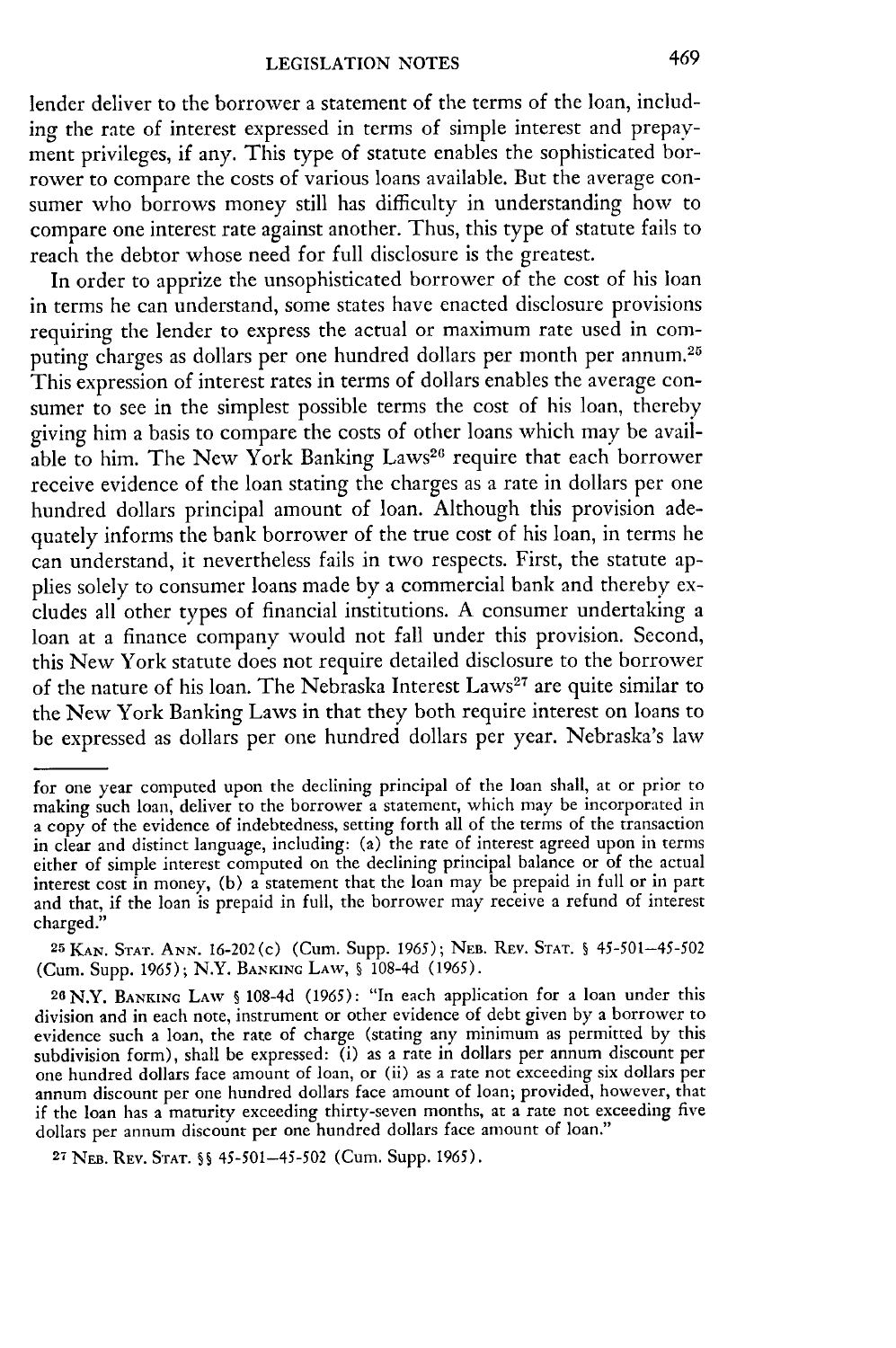further provides that "if any other charges are exacted of the debtor in such a contract, such items shall he so itemized as to clearly show the nature thereof."<sup>28</sup> Another provision in the Nebraska act is that a penalty is imposed upon the violation of the act.<sup>29</sup> This statute also differs from most other Interest and Loan statutes in that it applies to both loans and sales thereby covering all aspects of consumer credit.

The Kansas statute represents the most comprehensive and all inclusive truth in lending legislation thus far enacted. It provides:

*Borrower to receive a copy of contract, or statement of contents.* At the time the loan is made under the provisions of subsection (b) hereof, there will be delivered to the borrower, or if there be two (2) or more borrowers, to one (1) of them a copy of the loan in the English language showing in clear and distinct terms:

- **(1)** the name and address of the lender and of one of the borrowers or a maker of the loan;
- (2) the date of the loan contract;
- (3) the schedule of installments or description thereof;
- (4) the principal amount of the loan excluding changes;
- *(5) the rate of charges expressed in dollars per one hundred dollars per year and the dollar amount of charges as the contract may provide;*
- (6) the amount collected or paid out for each kind of insurance, if any;
- (7) the amount collected or paid out for filing and other fees or charges made or assessed, and added to the indebtedness to be paid by the borrower, regardless whether they shall be retained by the lender or paid to another, if said fees or charges arise out of and in connection with the loan;
- (8) a general description of the collateral or security for the loan including all other accommodation or other joint makers (co-makers);
- (9) that the borrower may prepay the loan in whole or in part at any time during the lender's regular business hours, and in the case the charges have been added to the principal of the loan that such charges are subject to the refund requirements in subsection  $(b)(2)$  herein, if such loan is prepaid in full.30

This statute fully informs the borrower as to the cost of his loan and the detailed nature of his undertaking. This is as specific as any honest businessman should be required to be in disclosure to a borrower.

*28Supra* note 27.

**<sup>29</sup>**NEB. REv. **STAT. §** 45-502 (Curn. Supp. 1965): "Contract of loan or sale; charges; violation; penalty. **If** any contract of loan or sale shall be entered into in violation of section 45-501, or if the rate actually used in computing charges exceeds the rate stated in the contract, the lender shall have no right to collect or receive any interest or charges on such contract. If any interest or other charges have been collected, the lender shall forfeit to the debtor all interest and other charges collected on the contract. There shall also be allowed to the debtor such reasonable attorney's fee as the court shall determine for services rendered in obtaining a judicial determination of the fact of any such violation." *Supra* note 27.

**'0KAN. STATE A,,N. §** 16-202(c) (Cur. Supp. 1965) (emphasis added).